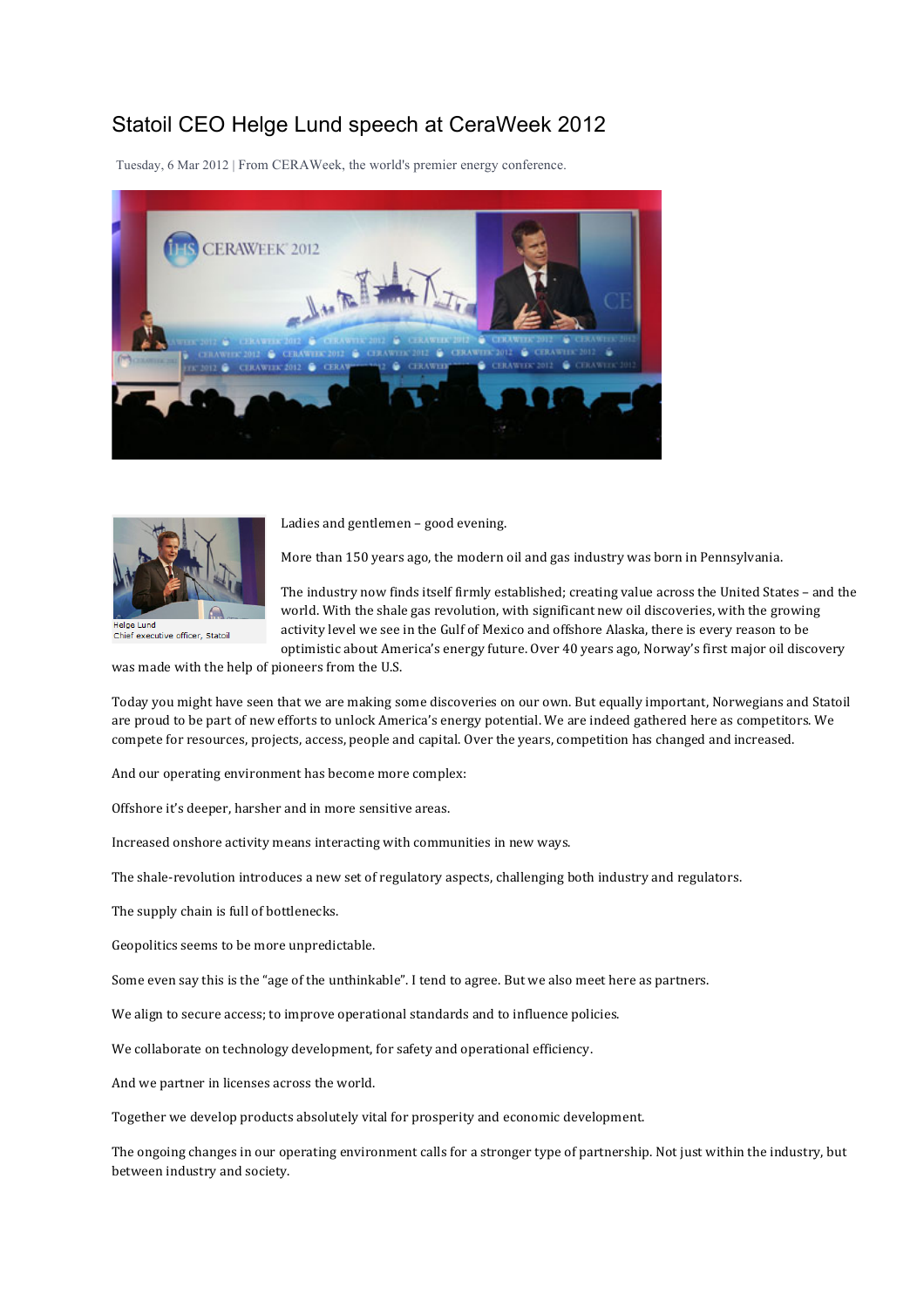People care about what we do - because what we do matters.

Our products matters.

How they impact society matters.

So people should care.

We need access, but we certainly also need acceptance. From policymakers, from regulators – and from the general public. We are part of an industry where we together have to secure our "license to operate". To do that we must demonstrate ability to deliver safe and efficient operations. And we must interact effectively with society. This is not something we can do on our own. We have all experienced how our own poor performance can affect business. Sometimes even beyond our own company.

For 2011, Time Magazine named The Protester person of the year. It illustrated what we saw throughout the year: The new power of the public. Social media created new opportunities to connect and mobilize; across borders and between interest groups. With more speed and increased strength. The Arab spring brought revolutions and change of power to a number of countries. We can just imagine what can happen to a company not being able to respond forcefully – and with speed.

Trust is fundamental for any legitimate government. In these election times, especially on a Super-Tuesday, it's in the foreground. But my point is that our industry is not very different. When we say "license to operate" we mean securing the trust needed for governments to entrust us with the responsibility to extract natural resources - to the benefit of society at large Some regard this as "soft" values. I don't agree. Trust is fundamental for creating and protecting shareholder value.

Earning trust from our stakeholders is the foundation on which our business is built. In many ways, trust is like good manners, if you have to tell people you have it, you clearly don't. Trust is not something we can claim. Trust must be earned. And we must win it over and over again. Over the decades I think we have responded to the trust we have been granted. But today, we cannot ignore that parts of the public don't trust our industry and our ability to operate safely.

This is a fundamental issue affecting us all. It cannot be handled only on a company by company basis. The situation calls for better and broader industry cooperation.

When society expects more from us we need to be – and to be seen - ahead of the pack rather than lagging unwillingly behind. We must assume that role with confidence and clarity. We have to adopt the mantle of responsibility with the same certitude that we apply to resource extraction and HSE.

We represent some of the technically most advanced companies in the world. But are we seen as the most sophisticated companies when it comes to responsibility for the society around us?

The term is bandied around so much it can become a cliché.

We say we take responsibility when we comply with labor laws.

When we abide by environmental regulation.

And when we act transparently.

And yes, these are key elements of responsibility.

In a more basic sense, responsibility means quite simply the ability to respond. Both parts of the word are crucial. Today, for example, we don't just have to respond to the changes in climate that we see coming. We have to respond to what most climate scientists say is going to get worse. Because of human activity. We may reply that this is the work of regulators and politicians, not of the industry.

But we have the technology. We make many of the long-term plans. In many ways we define the area of what is possible. We must be ready to respond, in a way that both contributes to develop our industry and responds to the call of the future.

The other part of responsibility – the ability – is no less important.

What are the particular abilities that we, as energy companies, have in addressing issues of sustainability, transparency and human rights? I believe we have more abilities than we think. Many of them are associated with something we pride ourselves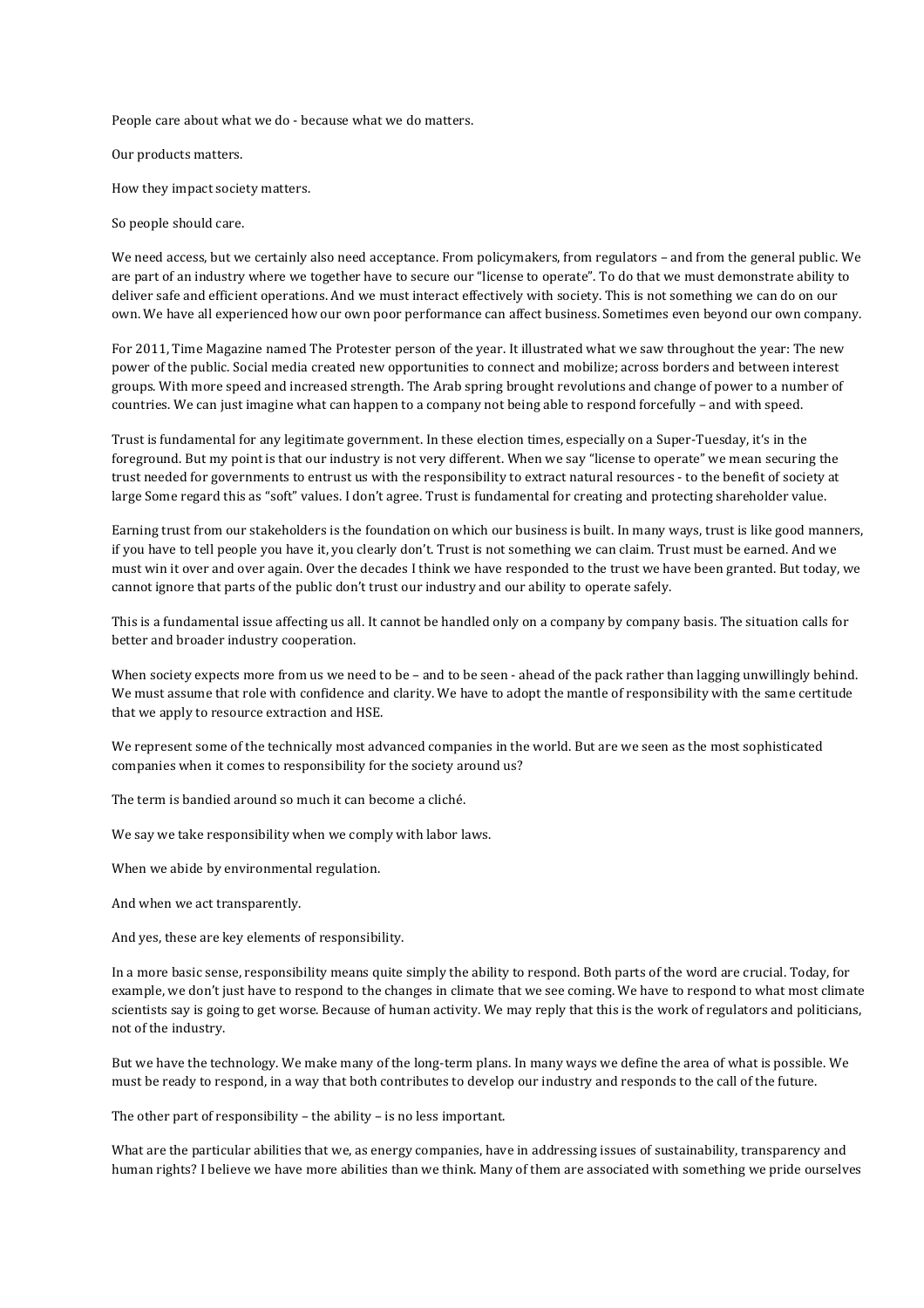in. We have the best minds and the greatest know-how. I'm not just thinking of technology and business skills, but I am also thinking of the philosophical dimension.

As we venture into the future, we must provide and demonstrate thoughtful and guiding leadership, both socially and ethically.

One way of showing responsibility is to develop new technologies that will answer tomorrow's problems.

Politicians today struggle to work out policies that will not only preserve the vitality of the society, but also meet the needs of future generations. And if we miss clear policies, what contributions are we as an industry making?

Are we seen as lobbyists for our own, short-term focused interests?

Or are we seen as one of those who others should turn to?

I believe our response to the new challenges we face should be built around three key elements;

Transparency - being the new currency for trust.

Dialogue - confronting ourselves and engaging our stakeholders. And then - yes; that word again;

Responsibility - setting the standards to effectively influence our own operating environment.

Let me use two examples to explain what I mean:

In his recent State of the Union speech, President Obama spoke positively of the US natural gas industry. At the same time, he called for greater transparency when it comes to chemicals used for fracking. Through the "frackfocus" initiative, the industry has started to report on it. But, we know perception is reality. When the President singled out this issue in his speech, we have to admit that we probably did not move quickly enough.

I take the view that the industry should continue to be proactive and transparent.

That's the only way we can earn the trust we need to develop these valuable resources. In the ongoing debate on how to regulate this part of the industry; our voice should of course count. And to not only make ourselves heard, but to make influence. How we are perceived is of great importance.

Here's my second example.

Currently intense discussions are taking place in the US, in the EU and in individual countries around new legislation to increase transparency in the financial system.

The suggestion is to introduce at a minimum country by country revenue disclosure.

In the US it's predominantly known as the Dodd Frank Reform Act. In the EU as the Transparency Directive. It's hard not to agree on the motives behind the different bills; to avoid corruption and ensure the value of the activities benefits society at large. But it's equally hard to accept the potential consequences we might see from the drafts on the table. For several years, Statoil has voluntarily, and in line with the EITI and UN Global Compact principles, disclosed revenues on a country by country basis in our annual reports.

Has it harmed us? No.

Is it a source of competitive disadvantage? No.

Has it put us in a position to effectively dialogue with NGOs and legislators? Yes.

Do I think a broader industry approach along these lines would have benefitted us all? That goes without saying.

I don't think competition would have been altered by country by country disclosure requirements. But, I do think that the cost of project or even asset based disclosure regulations - now being discussed - will outweigh their benefits.

I think we need to ask ourselves; could we have done things differently? We have a responsibility to show leadership and take action beyond what is formally required of us.